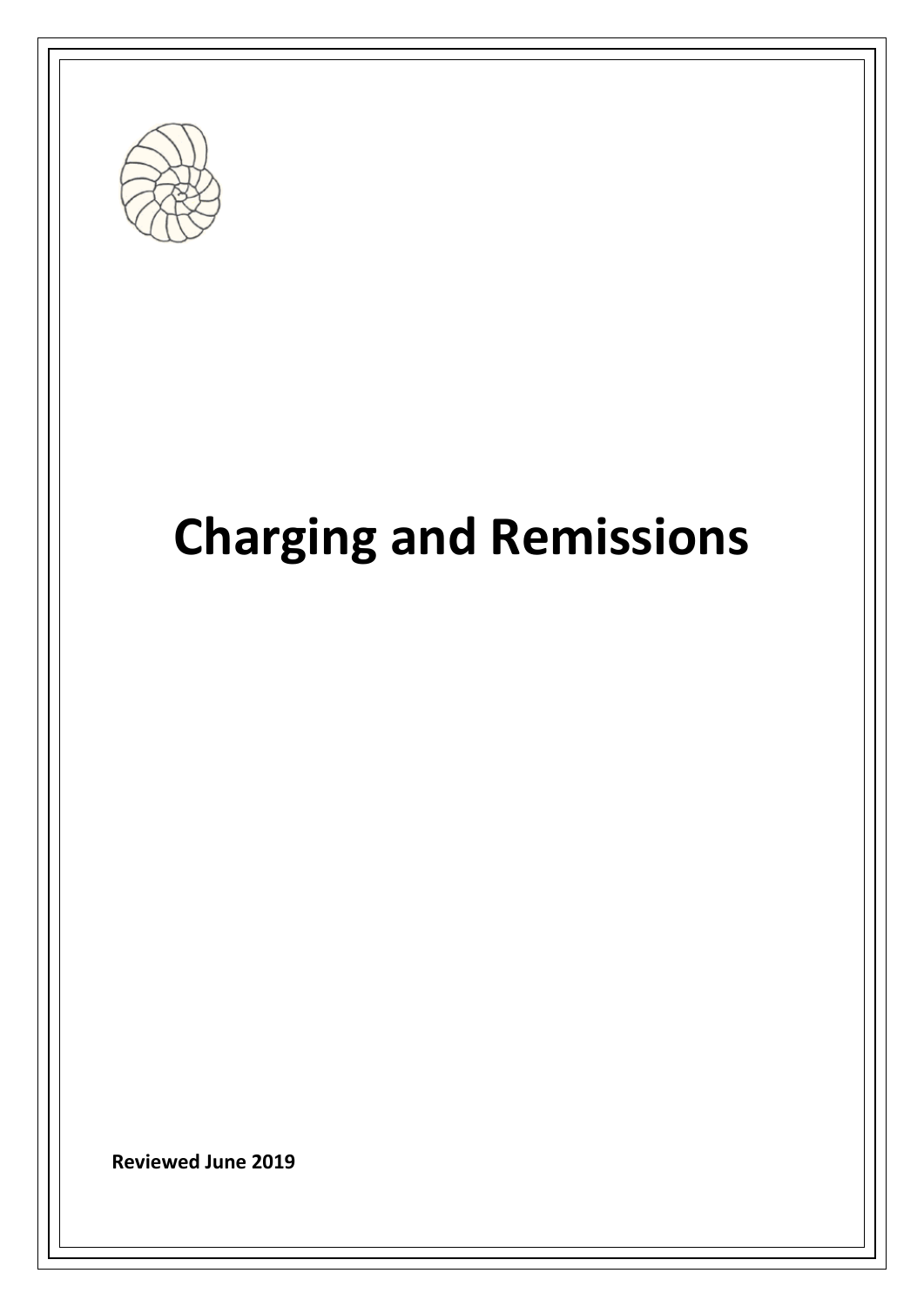#### **Contents:**

#### [Statement of intent](#page-2-0)

- 1. [Legal framework](#page-3-0)
- 2. [Charging for education](#page-3-1)
- 3. [Optional extras](#page-3-2)
- 4. [Voluntary contributions](#page-4-0)
- 5. [Music tuition](#page-5-0)
- 6. [Transport](#page-5-1)
- 7. [Residential visits](#page-5-2)
- 8. [Education partly during school hours](#page-6-0)
- 9. [Damaged or lost items](#page-6-1)
- 10. [Remissions](#page-6-2)
- 11. [Monitoring and review](#page-7-0)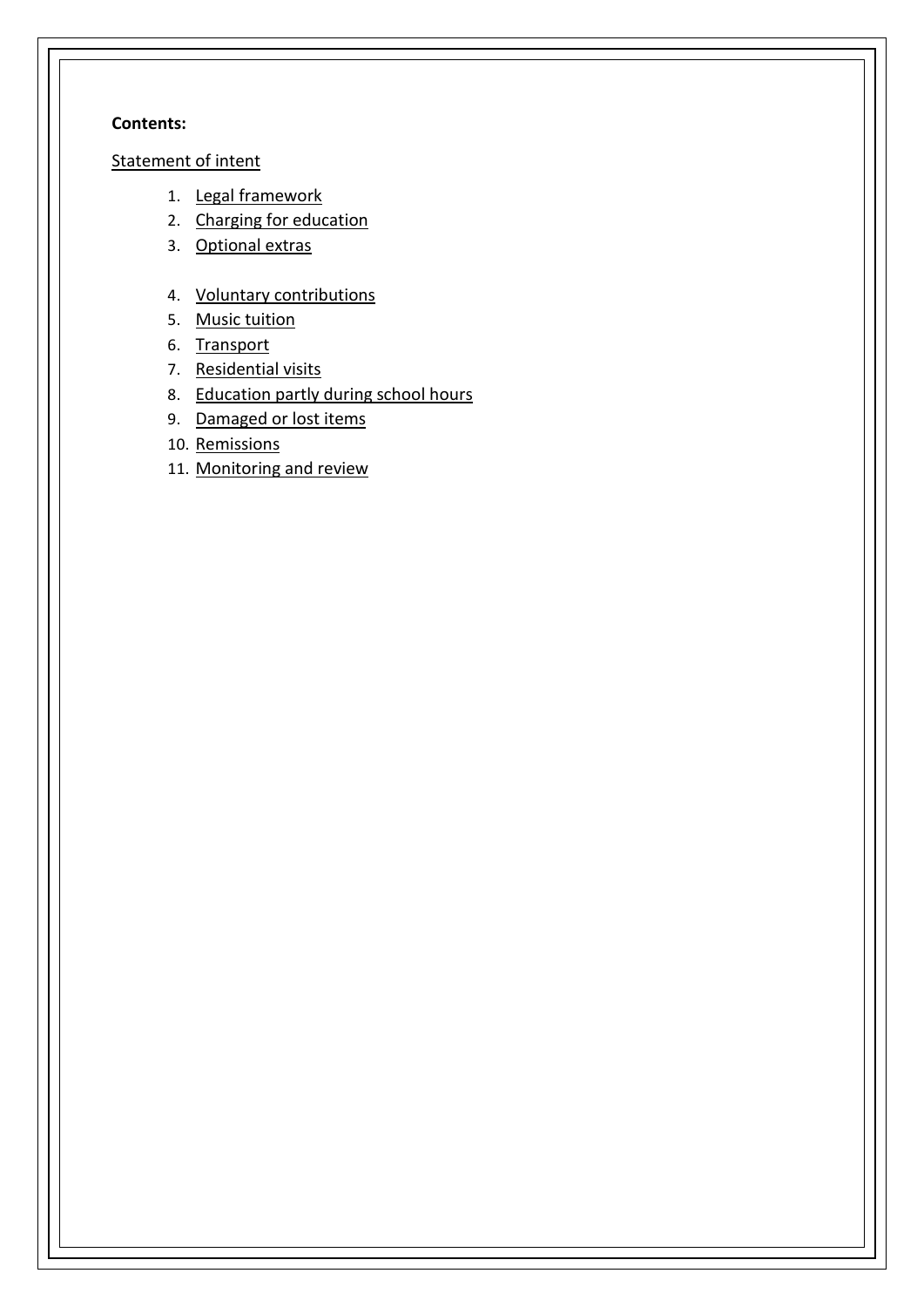#### <span id="page-2-0"></span>**Statement of intent**

Coomb Briggs Primary School is committed to ensuring equal opportunities for all pupils, regardless of financial circumstances, and has established the following policy and procedures to ensure that no child is discriminated against by our offering of school trips, activities and educational extras.

In addition, we are committed to adhering to legal requirements regarding charging for school activities, and meeting all statutory guidance provided by the DfE.

We promise:

- Not to charge for education provided during school hours.
- To inform parents on low incomes and in receipt of relevant benefits of the support available to them when asking for contributions.

Signed by:

Headteacher Date:

Chair of Governors **Date:** 

Next review date: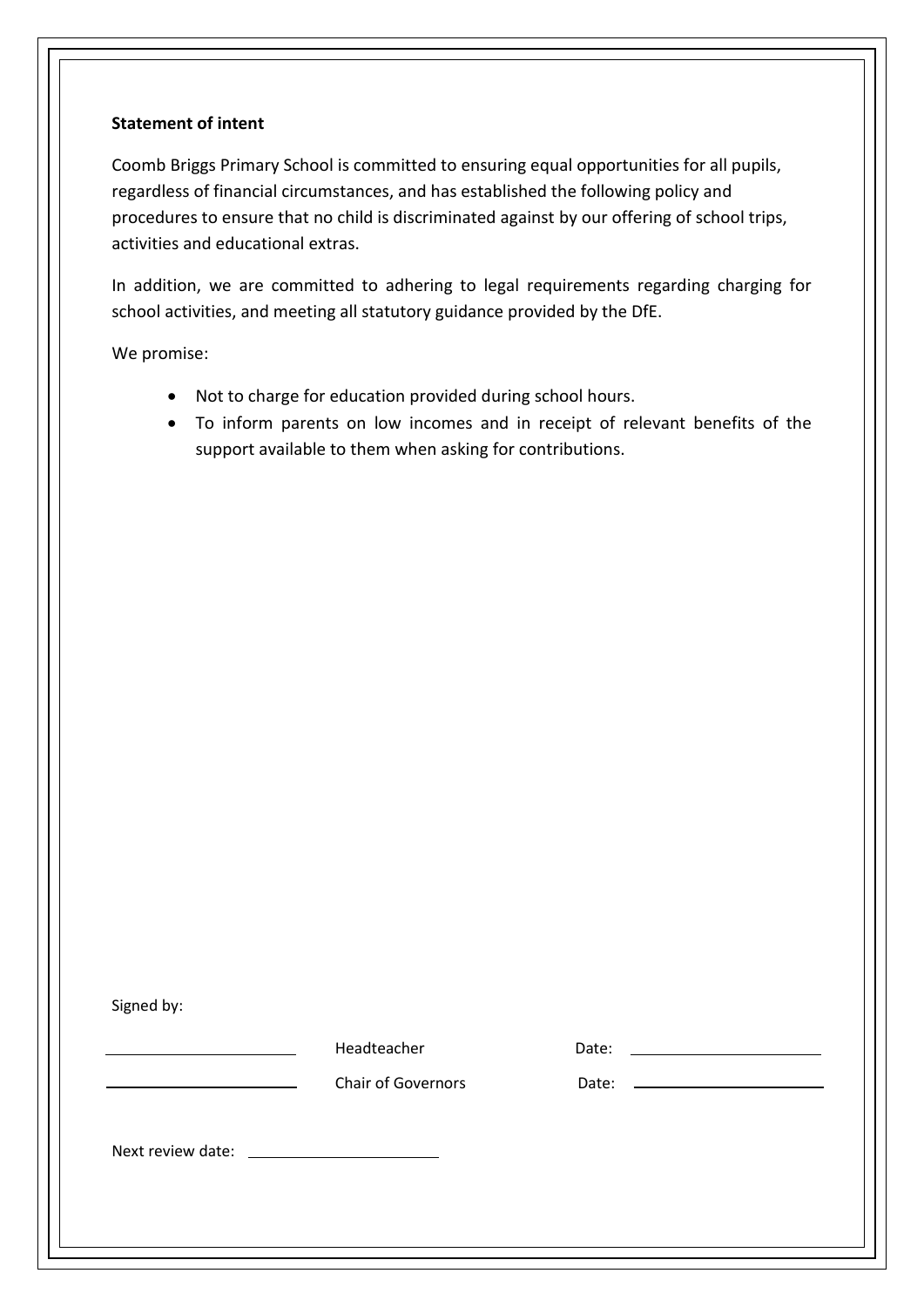# <span id="page-3-0"></span>**1. Legal framework**

- 1.1. This policy will have consideration for, and be compliant with, the following legislation and statutory guidance:
	- Education Act 1996
	- The Charges for Music Tuition (England) Regulations 2007
	- The Education (Prescribed Public Examinations) (England) Regulations 2010
	- DfE (2014) 'Charging for School Activities'
	- DfE (2015) 'Governance Handbook'

# <span id="page-3-1"></span>**2. Charging for education**

- 2.1. We will not charge parents for:
	- Admission applications.
	- Education provided during school hours.
	- Education provided outside school hours if it is part of the national curriculum, part of a syllabus for a prescribed public examination that the pupil is being prepared for by the school, or part of religious education.
	- Instrumental or vocal tuition, unless provided at the request of the pupil's parents.
	- Entry for a prescribed public examination, if the pupil has been prepared for it at the school.
	- Examination re-sits, if the pupil is being prepared for the re-sits at the school.
- 2.2. We may charge parents for the following:
	- Materials, books, instruments or equipment, where they desire their child to own them.
	- Music tuition-directly to music services.
	- Use of community facilities.

# <span id="page-3-2"></span>**3. Optional extras**

- 3.1. We may charge parents for the following optional extras:
	- Education provided outside of school time that is not:
		- Part of the national curriculum.
		- Part of a syllabus for a prescribed public examination that the pupil is being prepared for at the school.
		- Religious education.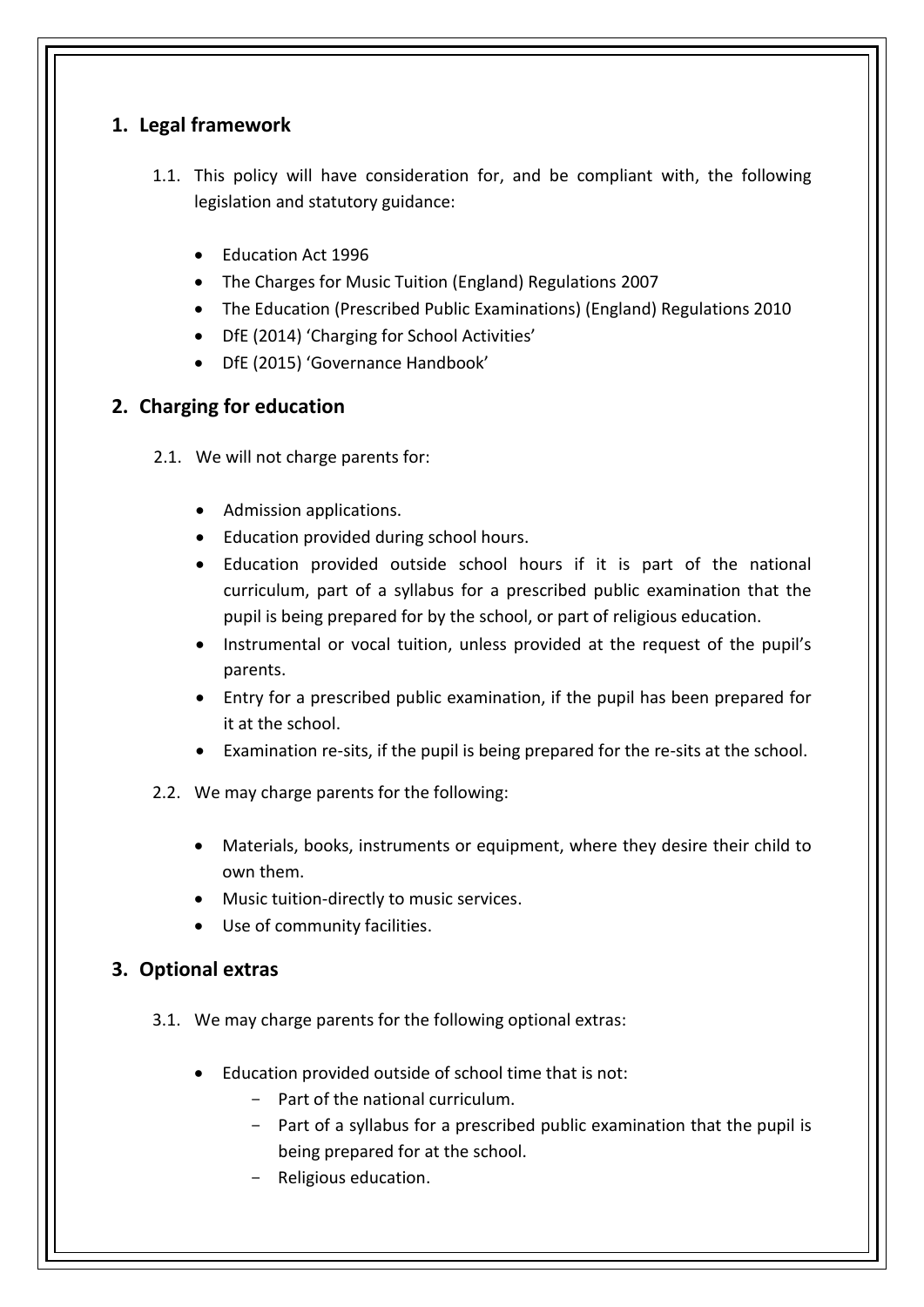- Examination entry fees where the pupil has not been prepared for the examinations at the school.
- Transport, other than that arranged by the LA for the pupil to be provided with education.
- Board and lodging for a pupil on a residential visit-PGL Year 6.
- Extended day services offered to pupils-clubs.
- 3.2. When calculating the cost of optional extras, the school will only take into account the following:
	- Materials, books, instruments or equipment provided in relation to the optional extra.
	- The cost of buildings and accommodation.
	- The employment of non-teaching staff.
	- The cost of teaching staff (including teaching assistants) under contracts for services purely to provide an optional extra.
	- The cost, or an appropriate proportion of the costs, for teaching staff employed to provide vocal tuition or tuition in playing a musical instrument.
- 3.3. The school will not charge in excess of the actual cost of providing the optional extra divided by the number of participating pupils. We will not charge a subsidy for any pupils wishing to participate but whose parents are unwilling or unable to pay the full charge. If a proportion of the activity takes place during school hours, we will not charge for the cost of alternative provision for those not participating.
- 3.4. Participation in any optional activity will be on the basis of parental choice and a willingness to meet the charges. Therefore, parental agreement is a pre-requisite for the provision of an optional extra.

## <span id="page-4-0"></span>**4. Voluntary contributions**

- 4.1. We may, from time-to-time, ask for voluntary contributions towards the benefit of the school or school activities. If an activity cannot be funded without voluntary contributions, we will make this clear to parents at the outset. We will also make it clear that there is no obligation for parents to make a contribution, and notify parents whether assistance is available.
- 4.2. No child will be excluded from an activity simply because their parents are unwilling or unable to pay. If a parent is unwilling or unable to pay, their child will still be given an equal opportunity to take part in the activity. If insufficient voluntary contributions are raised to fund an activity, and the school cannot fund it via another source, the activity will be cancelled.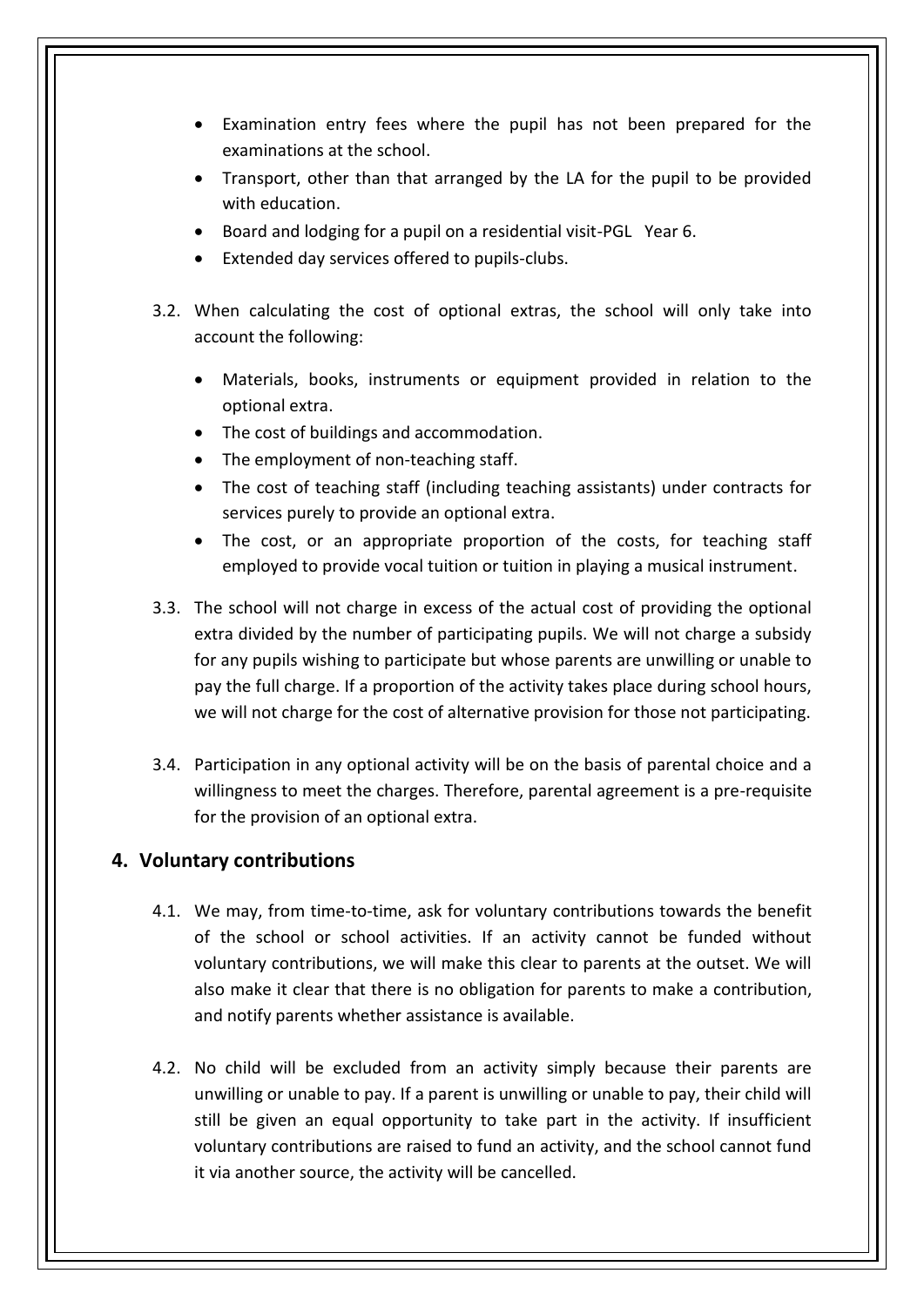4.3. We will strive to ensure that parents do not feel pressurised into making voluntary contributions.

## <span id="page-5-0"></span>**5. Music tuition**

- 5.1. Music tuition is the only exception to the rule that all education provided during school hours must be free. The Charges for Music Tuition (England) Regulations 2007 allow for charges to be made for vocal or instrumental tuition provided either individually or to groups of any size – provided that the tuition is at the request of the pupil's parents.
- 5.2. The charges will not exceed the cost of the provision, including the cost of the staff providing the tuition.

## <span id="page-5-1"></span>**6. Transport**

- 6.1. We will not charge for:
	- Transporting registered pupils to or from the school premises, where the LA has a statutory obligation to provide the transport.
	- Transporting registered pupils to other premises where the governing body or LA has arranged for pupils to be educated.
	- Transporting pupils to meet an examination requirement when they have been prepared for the examination at the school.
	- Transport provided for an educational visit.

# <span id="page-5-2"></span>**7. Residential visits**

- 7.1. We will not charge for:
	- Education provided on any visit that takes place during school hours.
	- Education provided on any visit that takes place outside school hours if it is part of the national curriculum, part of a syllabus for a prescribed public examination that the pupil is being prepared for at the school, or part of religious education.
	- Supply teachers to cover for teachers accompanying pupils on visits.
- 7.2. We may charge for board and lodging but the charge will not exceed the actual cost.
- 7.3. Parents will be exempt from board and lodging costs if they can prove that they are in receipt of one or more of the following benefits: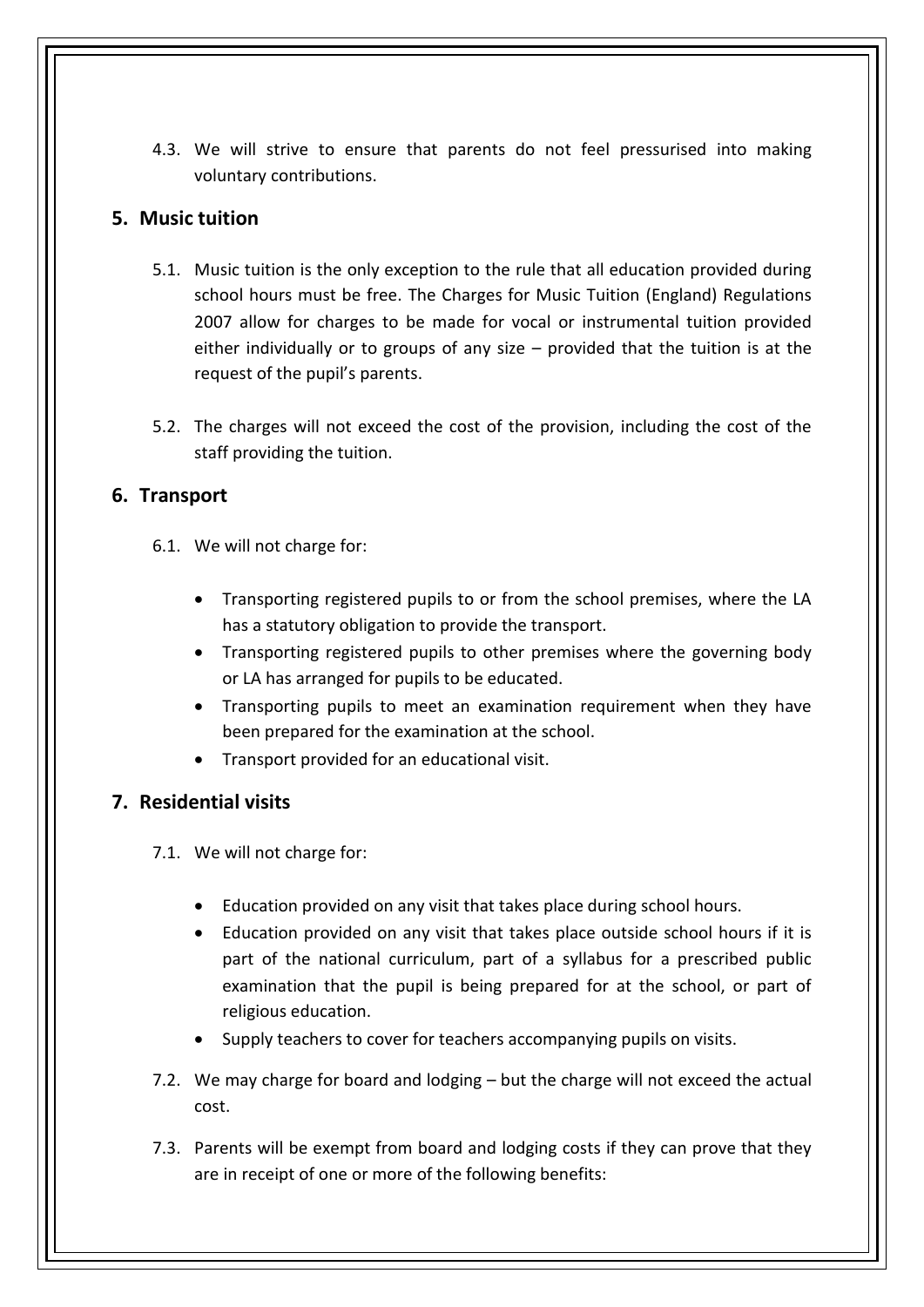- Universal Credit
- Income Support
- Income Based Jobseekers Allowance
- Support under part VI of the Immigration and Asylum Act 1999
- Child Tax Credit, provided that Working Tax Credit is not also received and the family's income (as assessed by Her Majesty's Revenue and Customs) did not exceed £16,190 in the previous financial year
- The guarantee element of State Pension Credit.
- An income related employment and support allowance.

#### <span id="page-6-0"></span>**8. Education partly during school hours**

- 8.1. If 50 percent or more of the time spent on an activity occurs during school hours (including time spent travelling if the travel occurs during school hours), it is deemed to take place during school hours and no charge will be made.
- 8.2. If less than 50 percent of the time spent on an activity occurs during school hours, it is deemed to have taken place outside school hours and we may charge for the activity; however, we will not charge if the activity is part of the national curriculum, part of a syllabus for a prescribed public examination that the pupil is being prepared for at the school, or part of religious education.
- 8.3. **Residential visits:** If the number of school sessions covered by the visit is equal to or greater than 50 percent of the number of half days (any period of 12 hours ending with noon or midnight on any day) spent on the visit, we will not charge for the activity.
- 8.4. The remission of charges for board and lodging payments is the responsibility of the school. These costs will be borne by our contingency funds.
- 8.5. Any charges for extended day services will be optional.

## <span id="page-6-1"></span>**9. Damaged or lost items**

<span id="page-6-2"></span>9.1. The school may charge parents for the cost of replacing items broken, damaged or lost due to their child's behaviour. Parents will not be taken to court for failure to pay such costs. Library Books agreement.